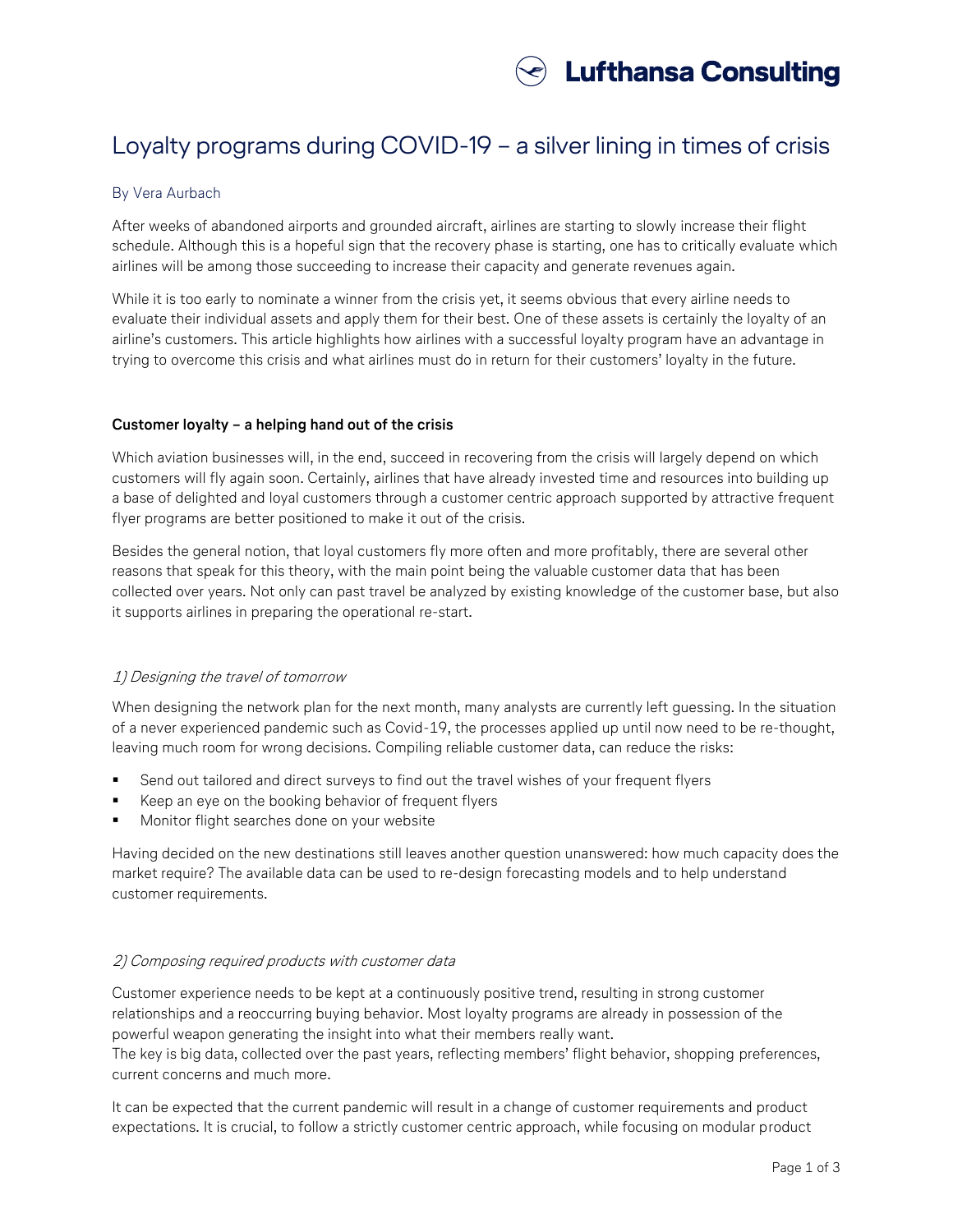

bundling and an emphasis on digital services e.g. personalized advertising. Relying on the existing customer basis and the collected data helps to tailor products as requested by the market, guaranteeing a competitive advantage.

Always to be remembered, in good or bad times:

**Loyalty can't be bought or sold, only earned and is therefore a precious good that is a two-way street.** It is essential that loyalty programs will not only focus on how they can benefit from their customer base but especially what they in turn can now do for their customers.

## **Time for action: What benefit can the loyalty family bring to the member?**

The Covid-19 pandemic is incomparable to anything that happened in the past. While other crises resulted in a mere reduction of flight activity, in times of corona travel has come to a standstill combined with a constant fear of health risks. Besides benefitting from materialistic goods such as the status extension, the member can also gain confidence and satisfaction when looking at the psychological side of things, helping a re-start of airline operations.

## 1) Listen to members – and respond

Anxiety and confusion about what's coming next reflects to a certain degree the change in customer habits, requirements and expectations. Paying attention to the members' fear by proactively listening, a company can position itself in a way that allows fast adaption to the new situation, the creation of innovations, and to reply with those to the needs of the members. The re-activation of loyal customers and with them the income streams, which is crucial in times of cash-flow issues, can result in a faster ability of ramping up the business. A way of collecting additional data is by launching surveys about future travel requirements and desires, allowing a high level of customer centricity and the offer of personalized products.

## 2) Show members that it is safe to travel with you again

Customers who are convinced that their safety is in good hands along the entire journey are more likely to travel again in times of corona. In order to achieve this sensation, keeping customers well informed about the following points is crucial:

- Hygiene on board
- Physical distancing on board and on the ground
- Goodwill/refund policies

# 3) Give special support

Canceled flights leave the traveler with a set of different options. Most of the time, it is inevitable to contact a call center for consultation. Status members are provided with a dedicated service line, helping them to avoid the flood of requests that is hitting the call centers. This service helps to set them apart from the ordinary crowd, making them feel valued and special. A positive response in times of crisis will strengthen the bond between the customer and the airline. Alternatively, a mature digitalization strategy, allowing the member a high level of self-control, transmits a feeling of being in charge and can have a positive effect on the member during the times of uncertainty.